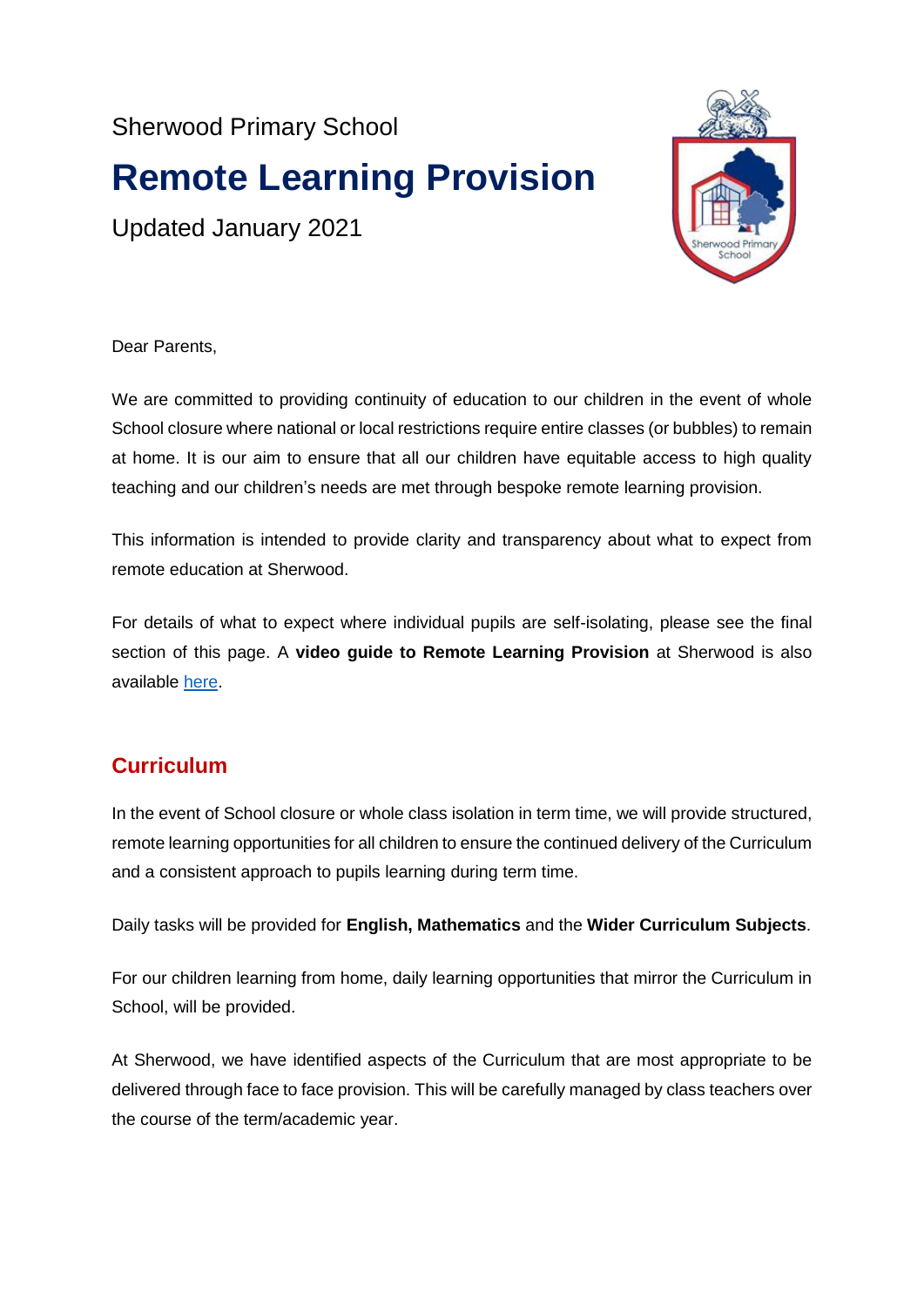# **Remote Teaching and Daily Timetable**

We expect that remote education (including remote teaching and independent work) will take pupils broadly the following number of hours each day:

For our **EYFS** children, we recommend **2.5 hours per day** engaged in focussed learning and play based experiences.

For our **Y1 and Y2** children, we recommend **3 hours per day** of structured remote learning provision.

For our **Y3-Y6** children, we recommend **4 hours per day** of structured remote learning provision.

Our remote learning planning and resources are all based on these expectations. Lessons will follow a clear sequence with skills and knowledge broken down into manageable chunks over the course of the week.

In addition to the delivery of the Curriculum for each year group, activities are planned for all pupils to foster a sense of community and belonging. For example: a weekly [Pause for](http://www.sherwood.lancs.sch.uk/page/spring-term-assemblies/90294)  [Reflection](http://www.sherwood.lancs.sch.uk/page/spring-term-assemblies/90294) assembly is prerecorded each week for all children.

# **Technology**

Your child will need access to a tablet or computer to be able to fully engage in remote learning at Sherwood. If your child does not have access to a device, please liaise with School to arrange the loan of a device for a fixed period. Devices must only be used by pupils for remote learning activities in line with our [Acceptable Use Agreement.](http://www.sherwood.lancs.sch.uk/page/online-safety/34061)

We are also in receipt of WiFi vouchers that can be requested by our families and obtained from the School Office, to support access to remote learning at home.

We recognise that many families do not have home printers and will therefore not require the printing of material.

If due to exceptional circumstances, children are not able to access remote learning materials online, parents can request printed packs from their child's class teacher.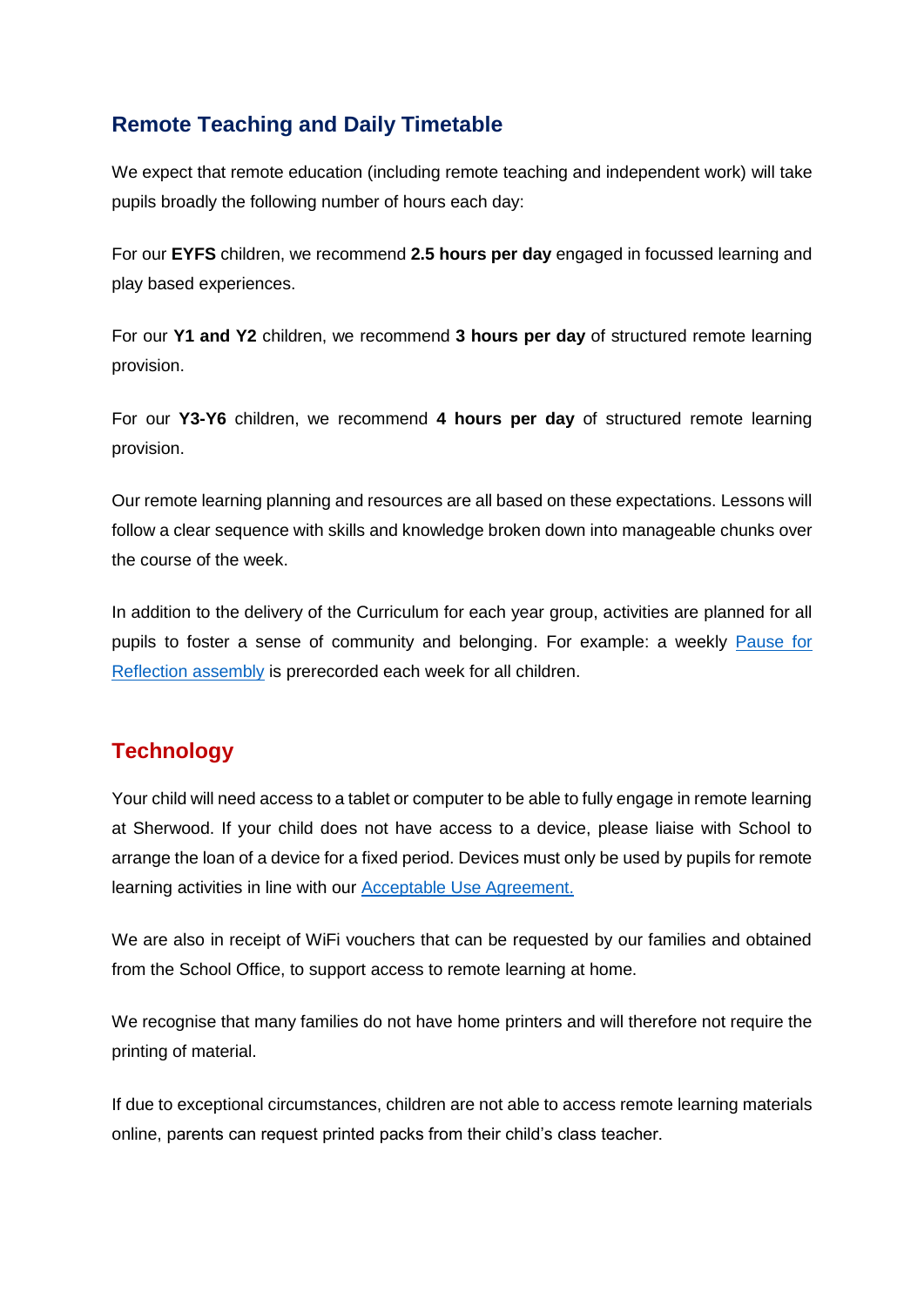# **Accessing Remote Education**

Each day, through our School Website Remote Learning pages, our teachers will provide:

- An introduction to the day (written or pre-recorded video);
- A remote learning daily plan;
- Bespoke videos to introduce, model and scaffold new learning;
- Tasks to support pupils to apply new learning;
- Links to files, resources and online materials to support the lesson.

The bespoke videos created by your child's class teacher can be paused and repeatedly revisited, as necessary, enabling the children to complete their work at their own pace. If your child is requiring high levels of support with their remote learning, please get in touch with their class teacher who can look at differentiating the work to make it more accessible for them.

## **Online Resources**

At Sherwood, our pupils will have access to a range of interactive/online learning resources to support their learning across the Curriculum.

- Charanga
- Espresso
- Mathletics
- Oddizzi
- Seesaw
- Office365/Microsoft Teams

At Sherwood, our Curriculum is carefully planned to support pupils to develop the knowledge and skills that can help pupils to navigate the online world safely. Opportunities to learn using online materials are carefully planned to support the specific needs and age of our pupils. Pupils are provided with login details for each platform as appropriate.

# **Remote Learning Exercise Books**

Exercise books are available from School. A square page book for Mathematics and a lined page for all written work will be provided for all children.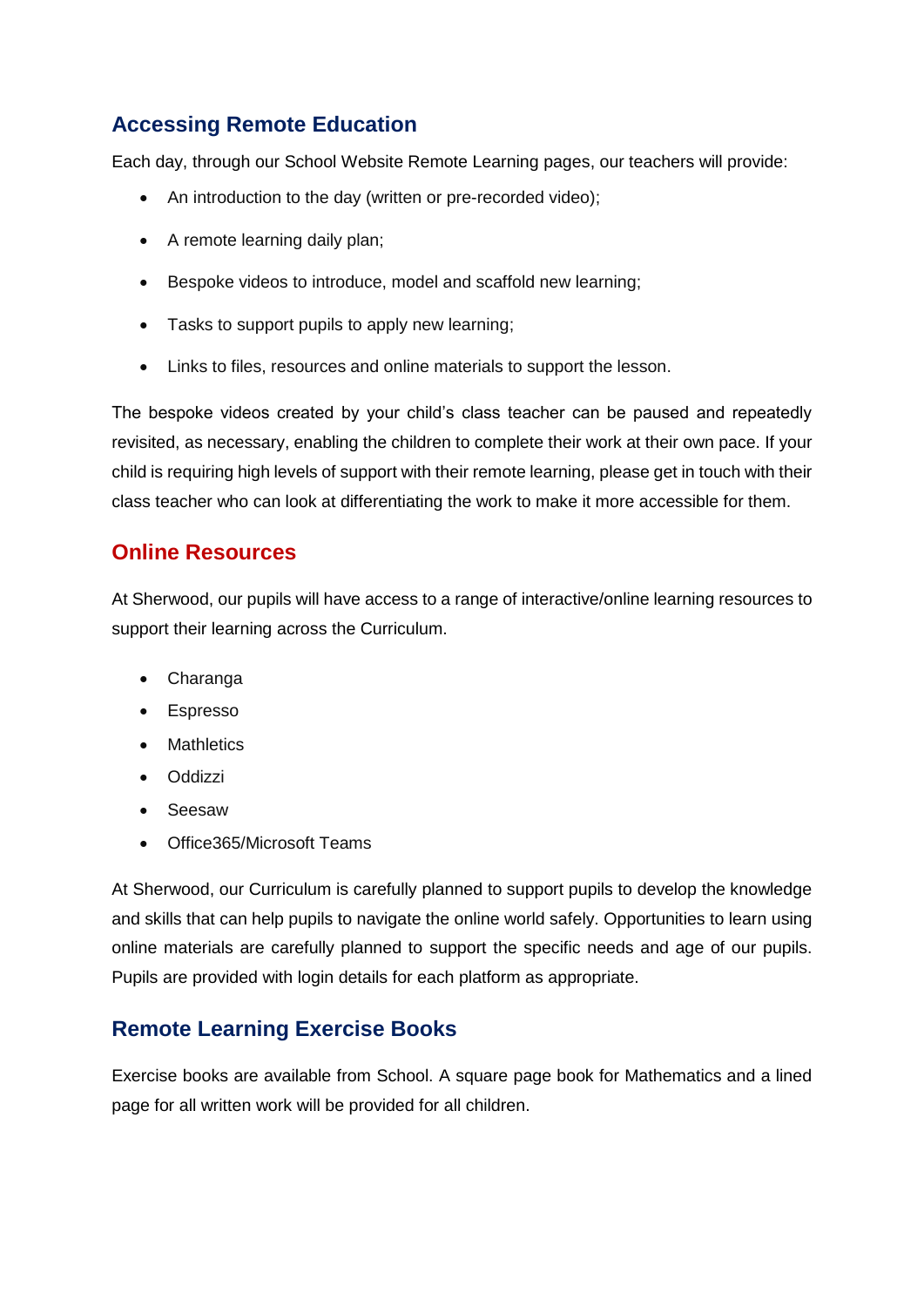## **Delivery of Remote Education**

New learning will be delivered through recorded videos by your child's class teacher. The videos will model and scaffold new learning for the children. Our children are invited to complete tasks linked to the new learning. Daily tasks will be provided for English, Mathematics and the Wider Curriculum Subjects to ensure continued delivery of the Curriculum.

Personalised learning tasks will also be set for your child through Seesaw. For example: Weekly guided reading activities or personalised activities to support your child's individual learning plan (SEND).

#### **Feedback**

Our pupils learning from home all have access to their own online learning portfolio through Seesaw. We ask that the children upload pictures of their completed work to their portfolio for marking and feedback from their class teacher. Your child can use Seesaw to record questions and send messages to their teacher and support staff. We can respond to your child and provide support, extension or enrichment as appropriate. Your child's learning portfolio can only be seen by your child's class teacher and support staff. Our teachers and support staff will support your child by marking their work, providing regular feedback and responding to the emerging needs of children through modelled videos and tasks set each day.

#### **New Learning**

All teaching and learning delivered during term time is **new**. This is where our pre-recorded videos are incredibly useful and allow the children to pause and go back to the model at their own pace.

Please do not hesitate to contact your child's class teacher if your child is experiencing challenges at home, needs further guidance or tasks adapting as appropriate.

### **Engagement**

At Sherwood, we aim to be flexible in our approach and understand the wide range of circumstances that families continue to encounter during a period of school closure or class bubble isolation. The learning opportunities provided during any period of closure will be part of our current planning and cannot be considered by parents as optional.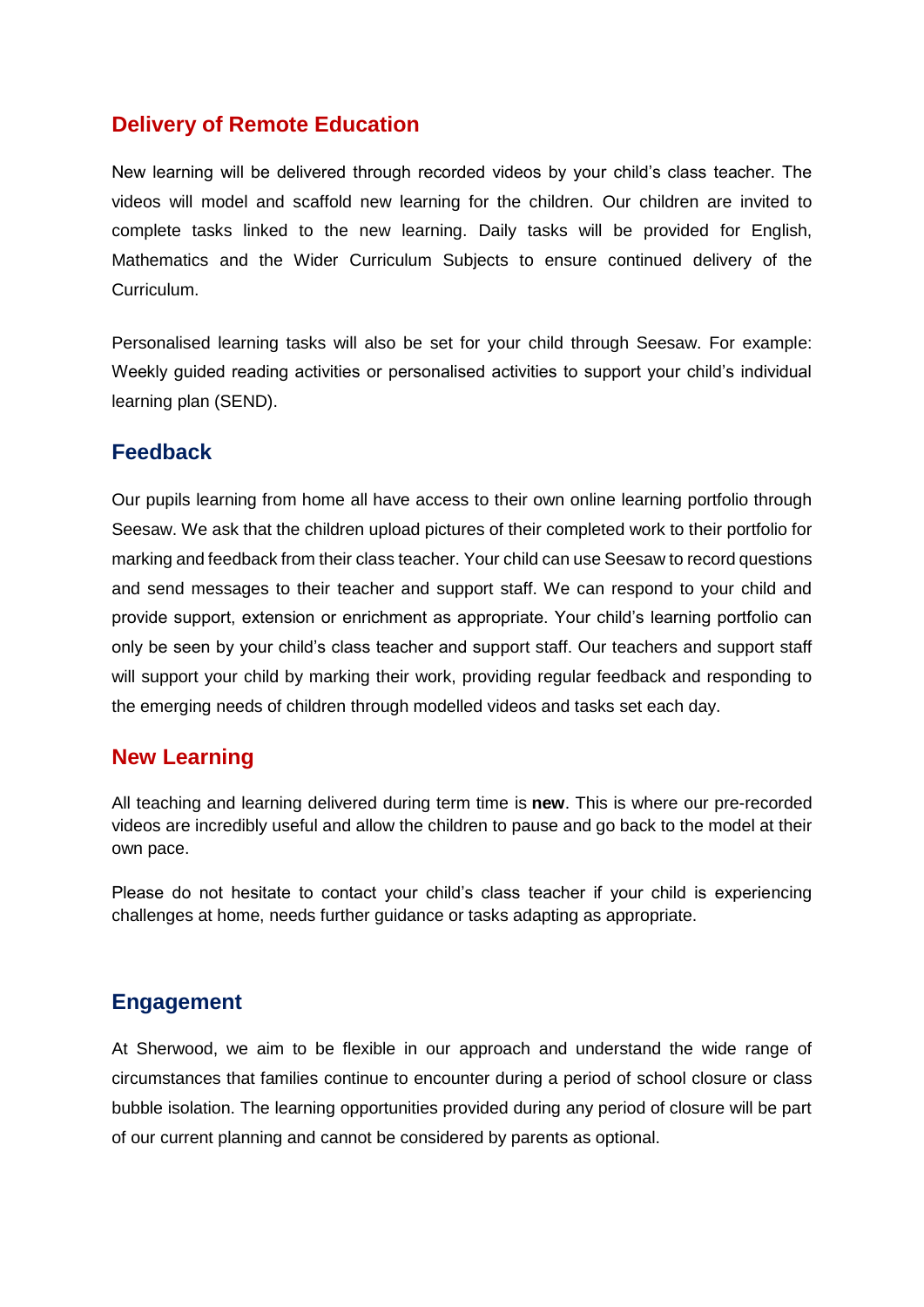We are committed to working closely with our families to develop a daily routine to support our children in accessing daily learning opportunities at home.

We have produced a [Visual Timetable Pack](http://www.sherwood.lancs.sch.uk/page/remote-learning/95522) that can be used at home to structure your child's day around remote learning. The pack includes a Visual Timetable, Brain Break Activities and a set of Mindfulness Cards. Please email your child's class teacher, using our Year Group email, if you would like to receive a pack in the post. Alternatively, the visual timetable can be printed from home.

If you are unable to support your child or you are encountering any technical issues, please don't hesitate to contact us for help. This partnership is vital to prevent gaps in our children's learning.

We are committed to working closely with you and your unique circumstances to ensure children continue to access our Curriculum during a period of school closure or class bubble isolation.

## **Inclusion and Equality**

We have worked hard to develop an inclusive remote learning offer that takes the needs of all children at Sherwood into account. We are an inclusive School and work hard to provide personalised support for all pupils. This support is being offered through Seesaw. Our teachers will use Seesaw to provide personalised support for pupils with Learning plans (SEND) and challenge for all pupils to support their next steps.

## **Remote Learning due to Household Isolation**

If your child is self-isolating due to close contact with a case of COVID19 outside school or is isolating due to Household isolation, we will use the SeeSaw Learning Platform to upload work for your child to complete at home.

## **Class Teacher Responsibilities**

Throughout a period of class isolation or school closure, your child's class teacher will remain responsible for your child's learning. Our class teachers have equal responsibility for children in school and at home and will utilise their time to reflect this. If children are not engaged, whether it be in the classroom or at home, this will be explored and appropriate action plans put in place.